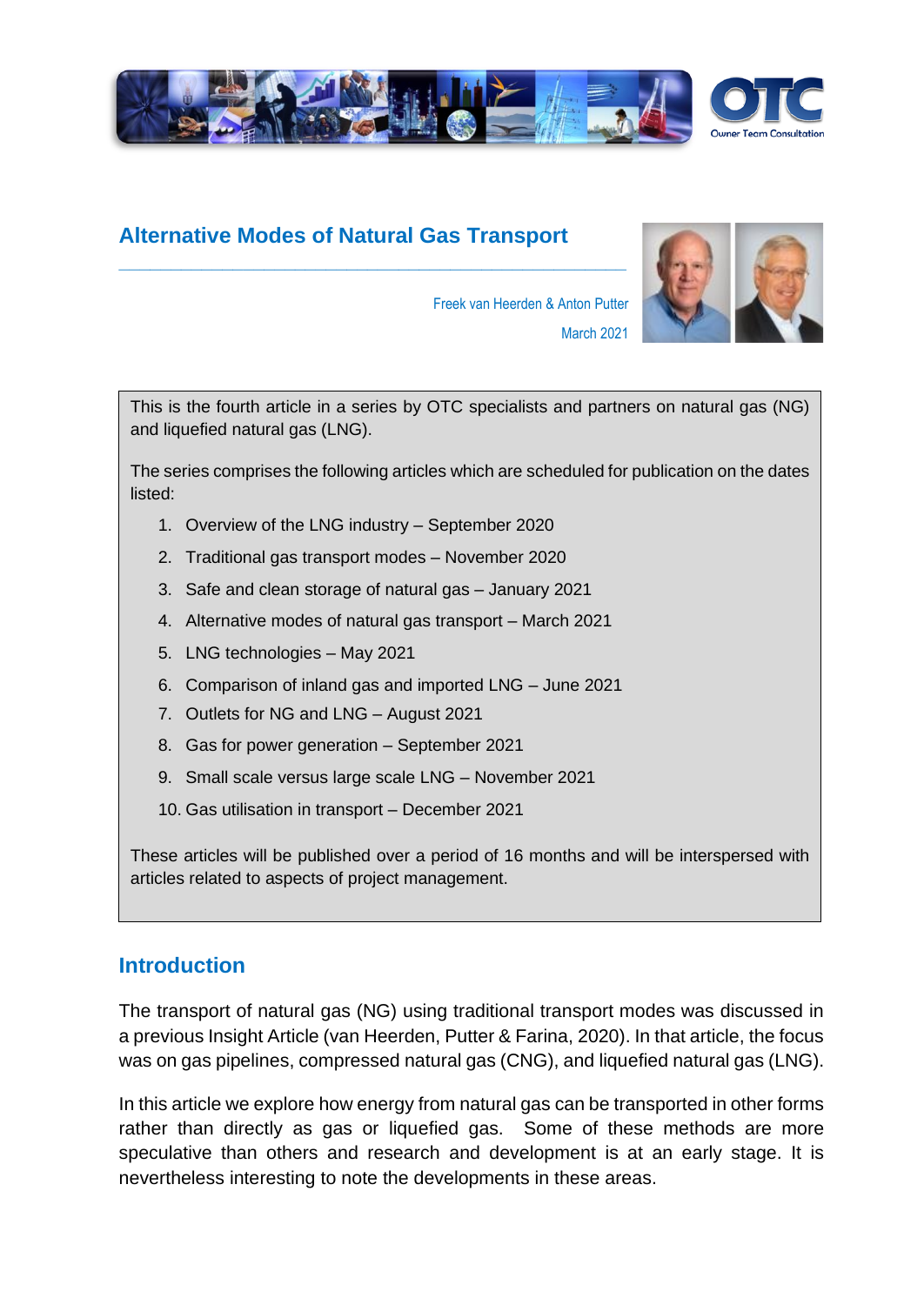# **Gas transport as a liquid**

#### **Opening remarks**

Transport of gaseous energy as LNG is well-established and is supported by an extensive infrastructure in place (Putter, 2020). LNG pre-treatment removes water and any oxygen, carbon dioxide and sulphur compounds present in the NG, which will leave mostly methane (CH4). The NG is then condensed into a liquid at close to atmospheric pressure by cooling it to approximately −162°C (-260˚F). Maintaining the LNG at this low temperature during transport presents some challenges.

In this section we present two alternative options for the transport of gaseous energy as a liquid, namely pressurised LNG, and gas-to-liquids conversion.

#### **Pressurised LNG (PLNG)**

LNG liquefies, and remains liquid, at a higher temperature when kept under pressure. The pressurised LNG (PLNG) concept operates at higher pressure to increase the storage temperature of the liquefied gas. Liquefaction of LNG requires considerable pre-treatment and has large power requirements, and pressurising the LNG brings significant reduction of these requirements. The power required for liquefying the gas reduces to around 60% of that required for conventional LNG. The specifications on carbon dioxide and heavy hydrocarbon content are also less severe than for conventional LNG liquefaction.

The concept has been developed by ExxonMobil (Stone, 2001; Nelson et al, 2005), is still at the conceptual stage, and its economic viability is yet to be demonstrated. The PLNG concept utilises specially designed containers integrated into a ship to store LNG under moderate pressures. Conventional LNG ships transport gas with no applied pressure at -162ºC, whereas gas transported in a PLNG ship is under 17 bar of pressure at -115ºC. The potential benefits of PLNG would come from a significant reduction in the operating cost of gas treating units and liquefaction. The optimal PLNG conditions for transportation, compared to LNG and CNG, are indicated in Table 1.

| <b>Parameter</b>                 | <b>LNG</b> | <b>PLNG</b> | <b>CNG</b> |
|----------------------------------|------------|-------------|------------|
| <b>Pressure (bar)</b>            |            | 17          | 200-250    |
| Temperature $(^{\circ}C)$        | $-162$     | $-115$      | 25         |
| <b>Cargo density</b> ( $kg/m3$ ) | 440        | 350         | 188-223    |

**Table1: PLNG conditions for transportation**

However, the application of PLNG for natural gas transportation would require a whole new delivery chain: liquefaction plants, PLNG carriers, PLNG storage vessels, PLNG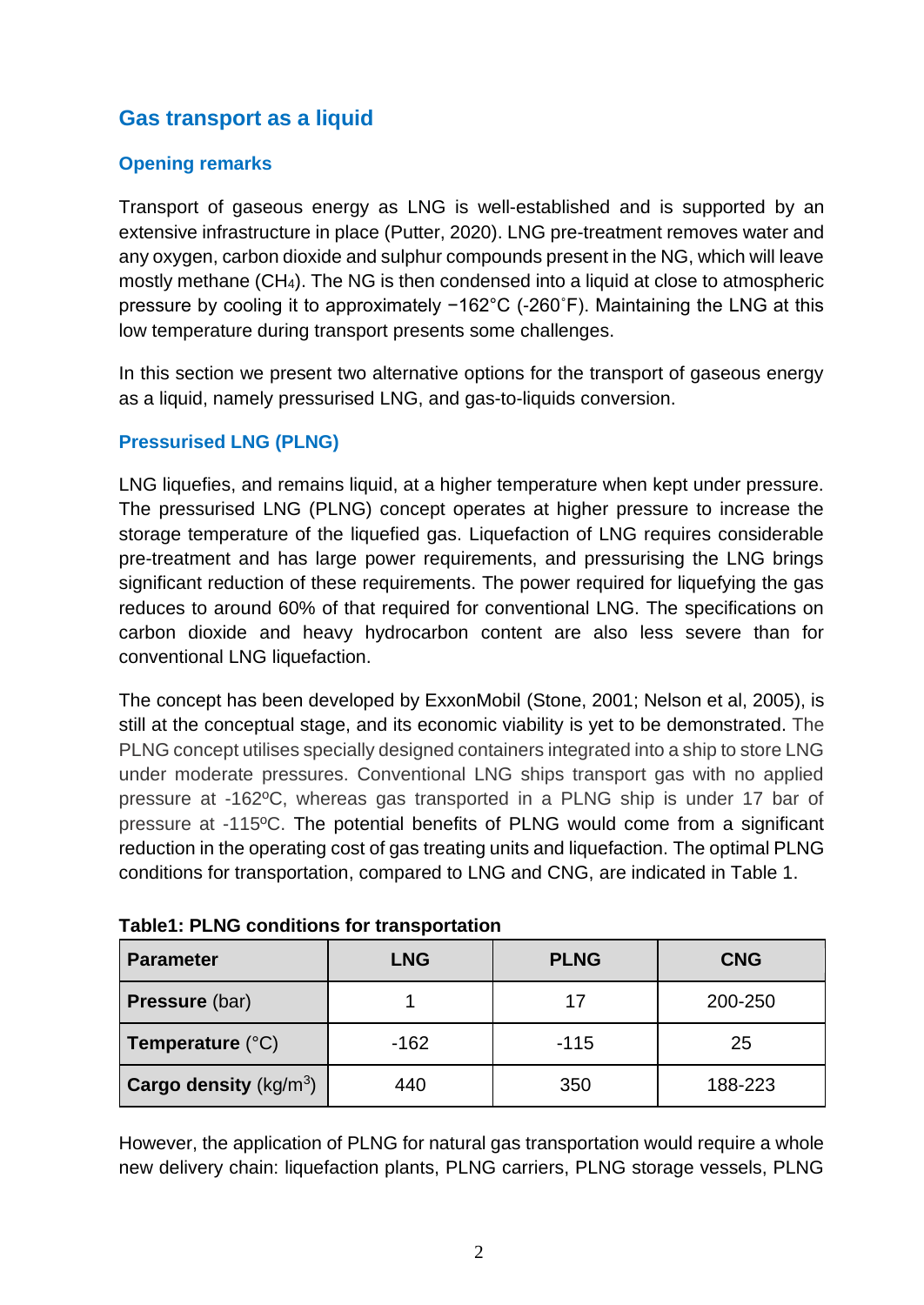receiving and regasification facilities. Considering the significant investments already made in LNG facilities, the introduction of PLNG would need significant development, maybe in some niche applications to be able to make any significant impact.

#### **Gas-to-liquids conversion**

Gas-to-liquids (GTL) is a process that converts NG to liquid fuels such as gasoline, jet fuel, and diesel. The GTL process can also produce waxes. The most common technology used at GTL facilities is Fischer-Tropsch (F-T) synthesis. Although F-T synthesis has been around for nearly a century, it has gained recent interest because of the growing spread between the value of petroleum products and the cost of NG.

The first step in the F-T GTL process is converting the NG, which is mostly methane, to a mixture of hydrogen, carbon dioxide, and carbon monoxide. The syngas is cleaned to remove sulphur, water, and carbon dioxide, to prevent catalyst contamination. The F-T reaction combines hydrogen with carbon monoxide to form different liquid hydrocarbons. These liquid products are then further processed into liquid fuels using conventional refining technologies.

There are several large-scale commercial GTL plants in operation globally using Sasol, Shell, and Chevron technology. A further plant in Uzbekistan is nearing completion. The advantage of these plants is that dense liquid fuels are produced that can be stored and transported in liquid form at atmospheric pressure, resulting in favourable logistics costs as compared to LNG. An example of a GTL facility is shown in Figure 1.



**Figure 1: Shell's GTL plant in Bintulu, Malaysia.**

A major disadvantage is the energy intensive nature of the GTL conversion process resulting in only about 60% of the energy input into the plant being exported as the final fuel while the balance is required to fuel the endothermic process. The result is that these GTL plants are large emitters of carbon dioxide, thus coming under scrutiny as major greenhouse gas sources. This can be compared to energy efficiency of typically more than 80% for an LNG facility.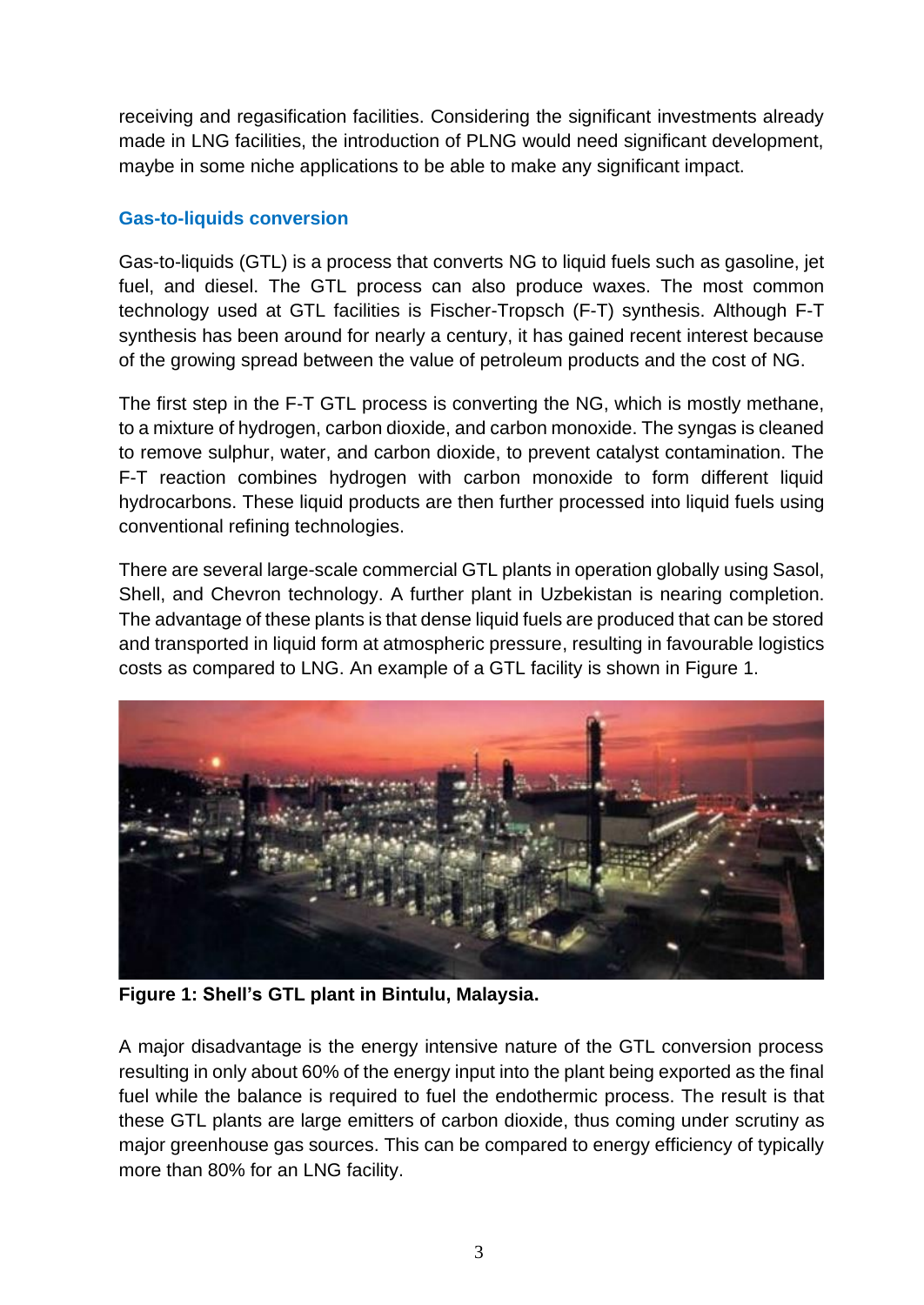Capital expenditure is higher for GTL than comparable LNG facilities. However, GTL makes higher value products so returns in terms of US\$/GJ output can be considerably higher for a GTL project, even with its lower process efficiency than LNG. This applies even in the current low oil price environment, particularly if the plant is 'tuned' to produce high-value speciality chemicals. Also, capital expenditure does not end at a plant gate. For LNG, a significant component of the overall investment required sits with the ongoing value chain including storage, transfer systems, transportation to market via specially designed LNG carriers or road tankers, regasification, and import terminals. In contrast, the products of the GTL process, once converted to syncrude or to finished diesel or jet fuel, use standard petroleum transportation infrastructure (Lock, 2015).

There is an increasing move away from diesel-fuelled vehicles to direct LNG fuel and conversions of existing diesel engines to diesel/LNG dual fuel is gaining momentum. One of the main driving forces is the lower greenhouse gas emissions of LNG-fuelled vehicles, the lower price of LNG as compared to diesel, and the lower maintenance cost of these vehicles.

## **Gas transport as a solid**

#### **Opening remarks**

Transport of gaseous energy as a solid does not mean that the NG is cooled down to its freezing point of −182.5 °C (−296.5 °F) to form blocks of solid NG. This would require specialised and expensive equipment to produce and to transport. However, it refers to the entrapment and enclosure of NG in a solid matrix, or the adsorption of NG onto a suitable solid matrix.

In this section we present two alternative options for the transport of gaseous energy as a solid, namely natural gas hydrates (NGH), and adsorbed natural gas (ANG).

#### **Natural gas hydrates (NGH)**

Gas hydrates are ice-like crystalline forms of water and low molecular weight gas (e.g., methane, ethane, carbon dioxide). On Earth, gas hydrates occur naturally in some marine sediments and within and beneath permafrost. At the molecular level, natural gas hydrates (NGH) consist of primarily methane molecules surrounded by cages of water molecules. Each water cage encloses a space of a particular size, and only a gas molecule small enough to fit within this site can be hosted in that specific hydrate structure.

The transport of NG in a hydrate form is attractive as the gas is transported in a solid state at moderate pressure and negative temperature. Direct cooling is required to maintain the low temperature required. When NGH is 'melted,' or exposed to pressure and temperature conditions outside those where it is stable, the solid crystalline lattice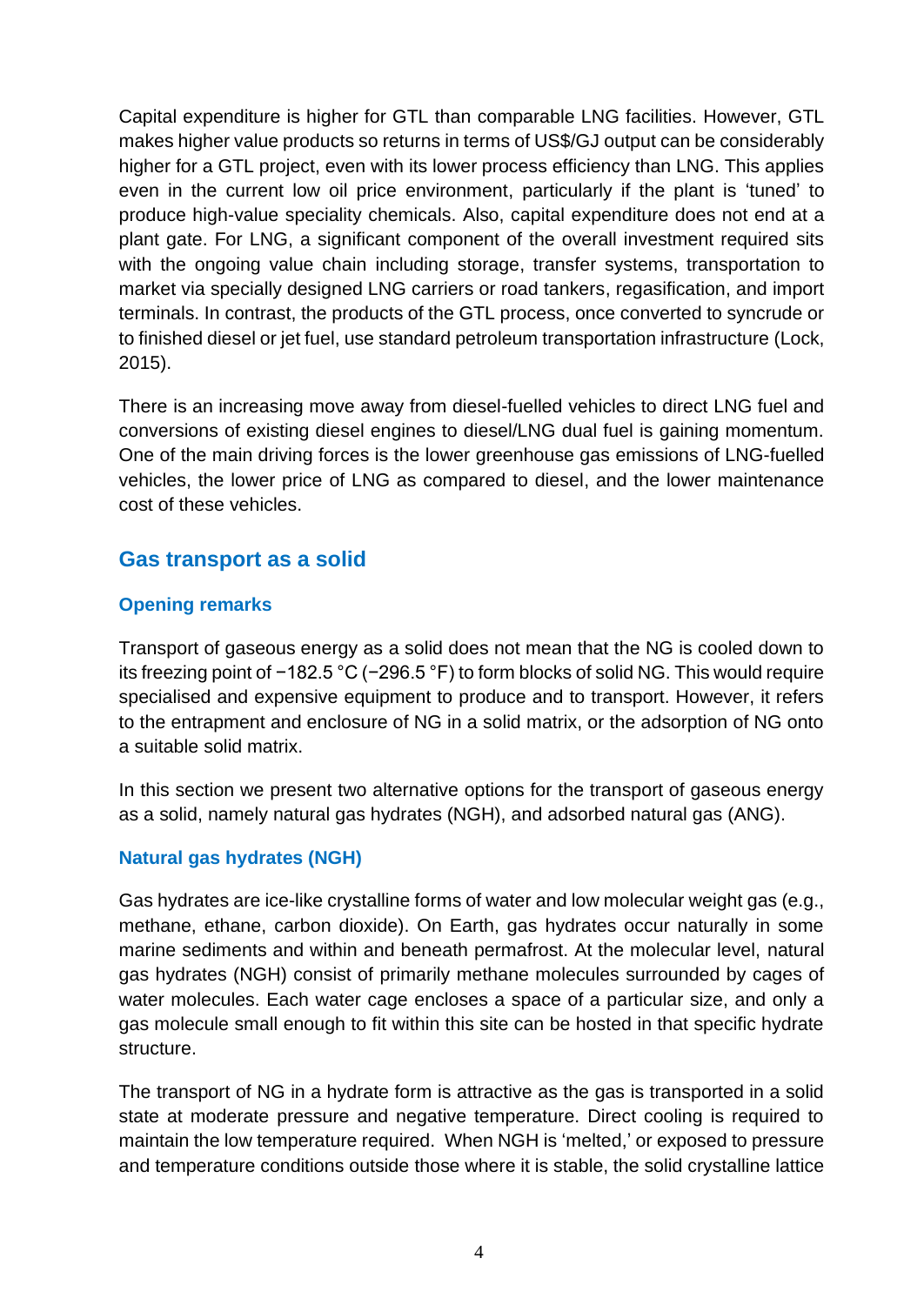turns to liquid water, and the enclosed methane molecules are released as gas. Gas escaping from the melting ice matrix can be set alight, as illustrated in Figure 2.



**Figure 2: A sample of methane hydrate burning.**

The principle for a hydrate-based NG transportation system is to produce methane hydrate pellets, to transport the pellets to the destination, and to dissociate the pellets and recover the natural gas. The production of hydrate pellets is done by mixing natural gas and water under appropriate operating conditions. The crystals formed are then pelletised. NGH is in a solid state at -20°C under atmospheric pressure. The energy required to produce hydrate pellets is comparable to that required for the LNG liquefaction process. A 5 ton/day NGH plant constructed by Mitsui in western Japan is shown in Figure 3.



**Figure 3: NGH plant in Yanai, Japan** (Nakai, 2012).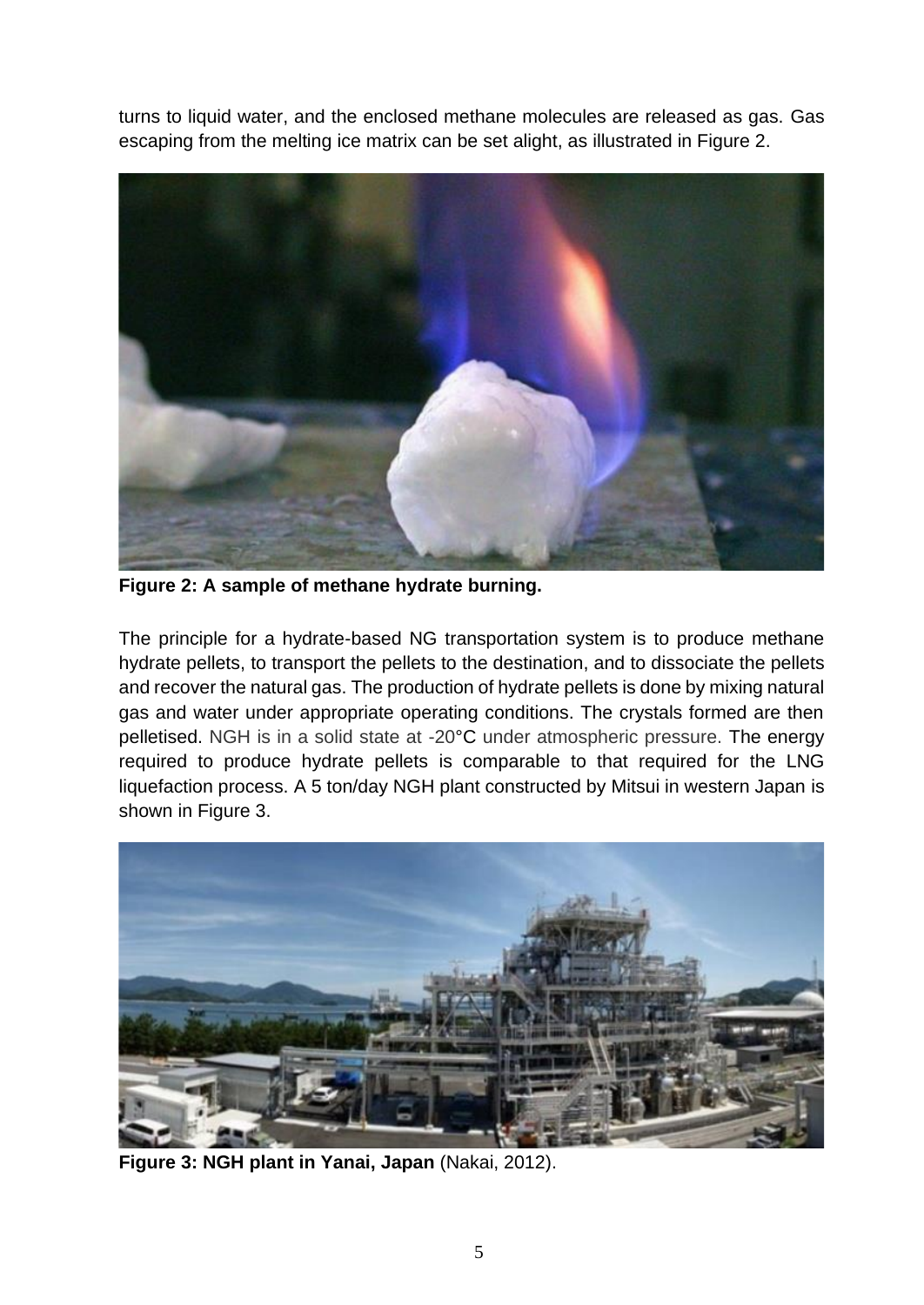A key issue to consider during transport is to control the pressure and temperature such that the hydrates stay in their solid form while minimising energy consumption. Energy required for NGH transport is comparable to that for CNG, but significantly higher than for LNG. The volume of NGH is about four times the volume of LNG for the same amount of gas.

At the reception facilities, the hydrates are dissociated through heating. The gas is compressed and fed into the pipeline network after drying, which is energy intensive as dissociation takes place at close to atmospheric pressure. NGH dissociation is not straightforward as the rate of dissociation varies significantly along the process. The NG composition also influences the rate of dissociation.

NGH is economically less favourable than LNG for the transportation of NG, primarily due to the lower energy density of NGH relative to LNG. However, NGH was found to be economically viable for small capacity peak-shaving plants and NG storage due to the lower costs associated with NGH synthesis (Mannel & Puckett, 2008).

#### **Adsorbed natural gas (ANG)**

Adsorbed natural gas (ANG) technology can be an economic alternative to expensive infrastructure to transport, transmit and distribute power from the source to the point of use, and can provide natural gas fuelling access to remote areas.

ANG involves the adhesion of gas molecules to a solid surface. This process creates a film of the adsorbate (methane) on the surface of the solid adsorbent. Activated charcoal is an excellent adsorbent because it has a large surface area per unit volume due to its porous nature. This gives it the ability to adsorb large quantities of natural gas at relatively low pressures (60 bar) compared to CNG (250 bar). In an ANG storage vessel, about one-third of the methane is stored as free gas and two-thirds as ANG. At 200 bar, ANG and CNG vessels store the same amount of methane per unit vessel: below 200 bar, ANG stores more.

Several operational issues must be addressed for ANG, namely:

- **Heat conductivity:** Significant heat is generated during adsorption, and desorption of the gas requires heating. The heat conductivity of the adsorbent material is therefore important.
- **Weight:** High performance carbons have higher densities, and a compromise must be found between the weight of the adsorbent and its capacity to store gas.
- **Attrition:** Storing and delivering the gas implies cyclic operations that, over time, have detrimental effects on the storage capacity and mechanical resistance of the adsorbent.
- **Output pressure:** The ANG is depressurised at nearly atmospheric pressure to maximize the net storage capacity and therefore requires a discharge compressor to achieve the required delivery pressure.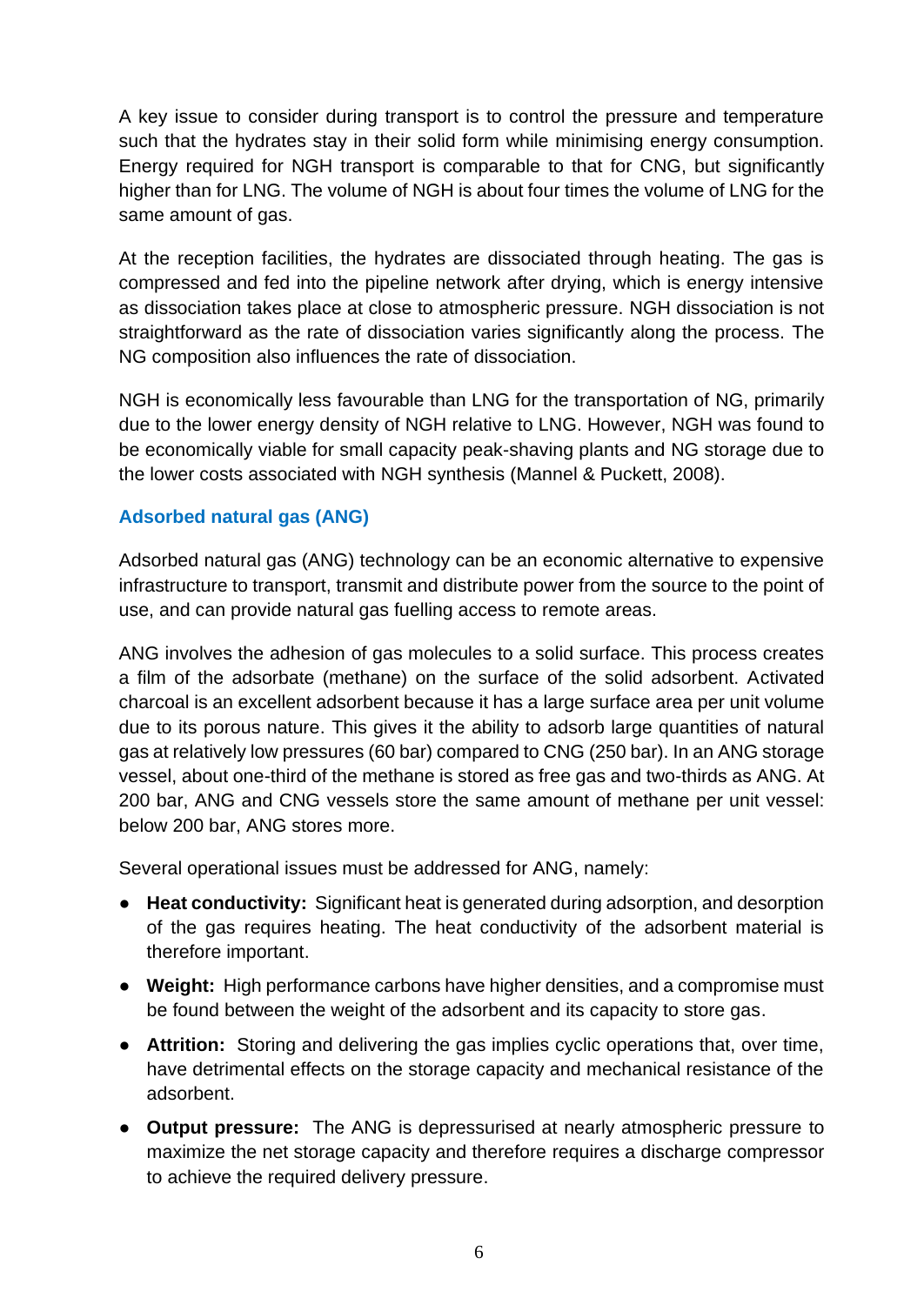- **Gas composition:** Gas composition may be a serious issue as heavier hydrocarbon molecules are large compared to methane and may not be so readily adsorbed,
- **Contaminants:** The presence of contaminants, even in small quantities in the feed gas, can accumulate preferentially on the adsorbent.

ANG enables a natural gas fuelling solution for light-duty vehicles such as pickup trucks, SUVs and service vans, a segment that has traditionally been underserved by alternative fuel options. ANG is 50% less costly to operate than a gasoline-only vehicle; increases natural gas usage for a gas utility by more than 60%; and reduces greenhouse gas emissions by 25% compared to similar gasoline- and diesel-equipped vehicles (Green Car Congress, 2020). Figure 4 shows a Ford F150 converted to run on ANG. The vehicle is fitted with a 5.0*l* V8 engine with CNG conversion kit, set up for bi-fuel (gasoline/natural gas) operation. The ANG storage tanks are operated at 62 bar.



**Figure 4: ANG powered vehicle** (Green Car Congress, 2020).

### **Gas transport by wire**

Which is the preferable way to move energy: pipe (in the form of gas) or wire (in the form of electricity)? Although this sounds like an easy problem to resolve, it is not and a whole range of factors play a role in the decision. Every case is different and needs to be treated on its own merit.

The general perception is that wire is the way to go. This is probably driven by the general trend in the world towards electrification of energy supply, be that electric cars, all renewable energy that comes in the form of electricity, nuclear energy, etc. This relentless drive towards the final form of energy being electricity, does not answer the question on the best way to transport energy though. While gas remains one of the main sources of primary energy in the world, the question as to which is the best way to move the energy from the gas source to the market for the energy will be asked.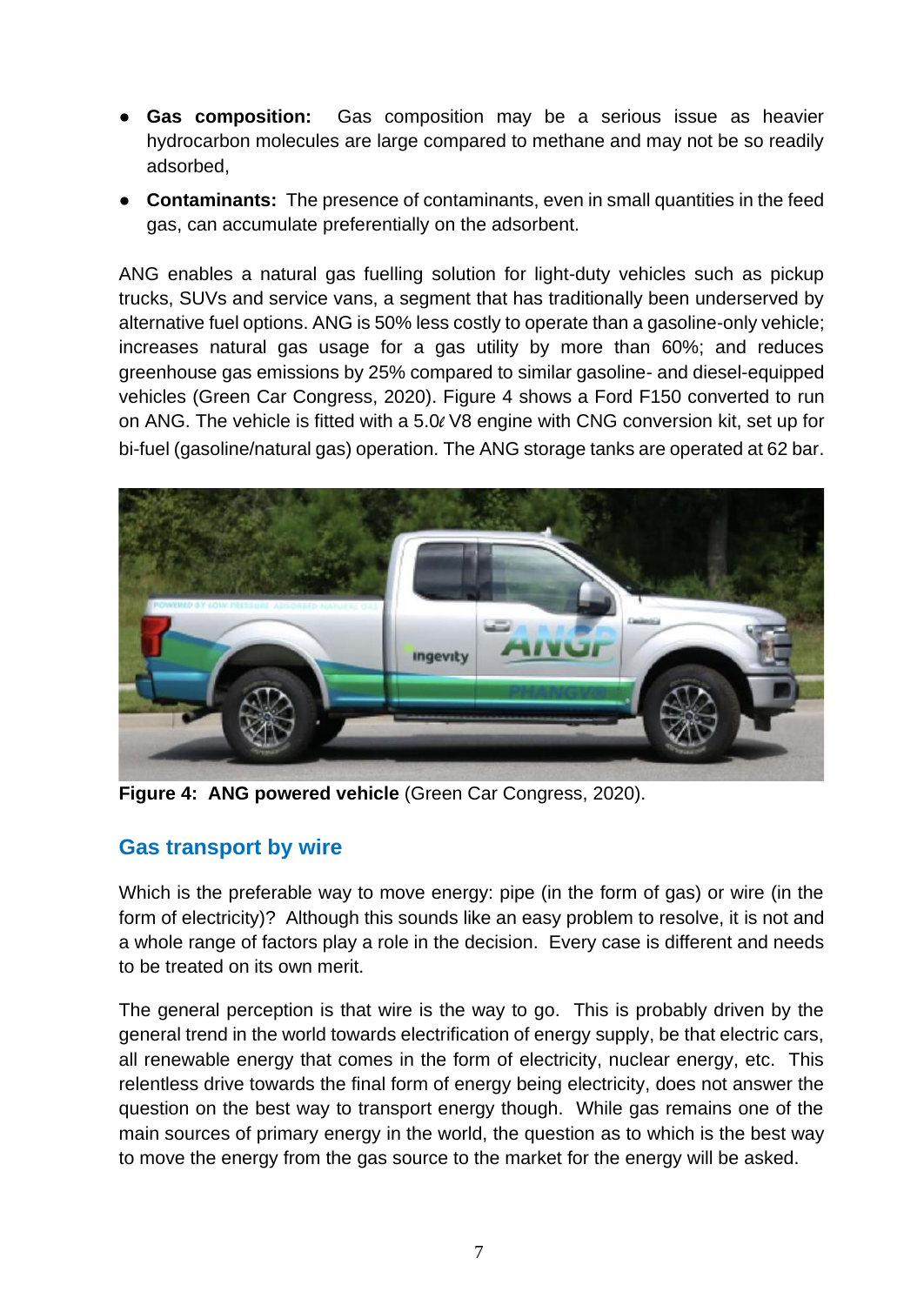Up to now, the dominant choice between pipe and wire, has been pipe. This was probably driven by the economics of energy distribution, where it is typically significantly cheaper to distribute energy by pipe than by wire. This historic situation is also demonstrated by the actual situation on the ground in a historically gas-rich country such as the United Kingdom where the gas grid carries about four times more energy than the electric power grid (Elliott, 2019).

The contention above that pipe is the more economical choice (in the absence of any other factors) is supported by case studies in this regard. One such case study was performed jointly by the Bonneville Power Administration and the Northwest Gas Association (Buchanan & Christie, 2004) which concluded that the capital cost for an underground gas pipeline is 50% lower than the capital cost for an overland electrical transmission line. The basis of the study is shown in Figure 5. This study did consider the efficiency losses in converting gas to power and therefore the gas pipeline has substantial more energy transmission capacity than the competing electrical power line.

#### Scenario #1 Scenario #1 City (Load Center) Build 100 miles of new 500 kV electrical transmission line to deliver the energy from a Existing Transmission Lines 1500 MW electrical generation facility located **Transmission Lin** remote from the load center. Energy is then New Generating delivered to customers through existing Gas Pip Facility electric wireline distribution systems. Scenario #2 rterstate City (Load Center)  $\ge$  Scenario#2 Build 100 miles of new 20" gas pipeline to fuel **Existing** a 1500 MW electrical generation facility New 100 mile. 20" Gas Pipeline Generating located near the load center. Energy is then Facility delivered to customers through existing electric wireline distribution systems.

**Figure 5: Basis for capital cost comparison of pipe versus wire** (Buchanan & Christie, 2004).

Following is a short discussion on some of the more pertinent factors to consider when choosing between pipe and wire:

- **Capital cost:** This is normally the main determining factor and typically would favour pipe over wire as shown in the case study mentioned above. Some other case studies do not favour pipe as strongly as the case above, but almost always comes out in favour of the gas pipeline option.
- **Operating cost:** The operating cost for a wire is substantially lower than for pipe. The operating costs in both cases are low and play a small role in deciding between the alternatives. In the case of a pipeline, the operating cost would hardly ever reach 2% of the replacement value of the pipeline system and is mostly driven by compression stations and the fuel for those stations.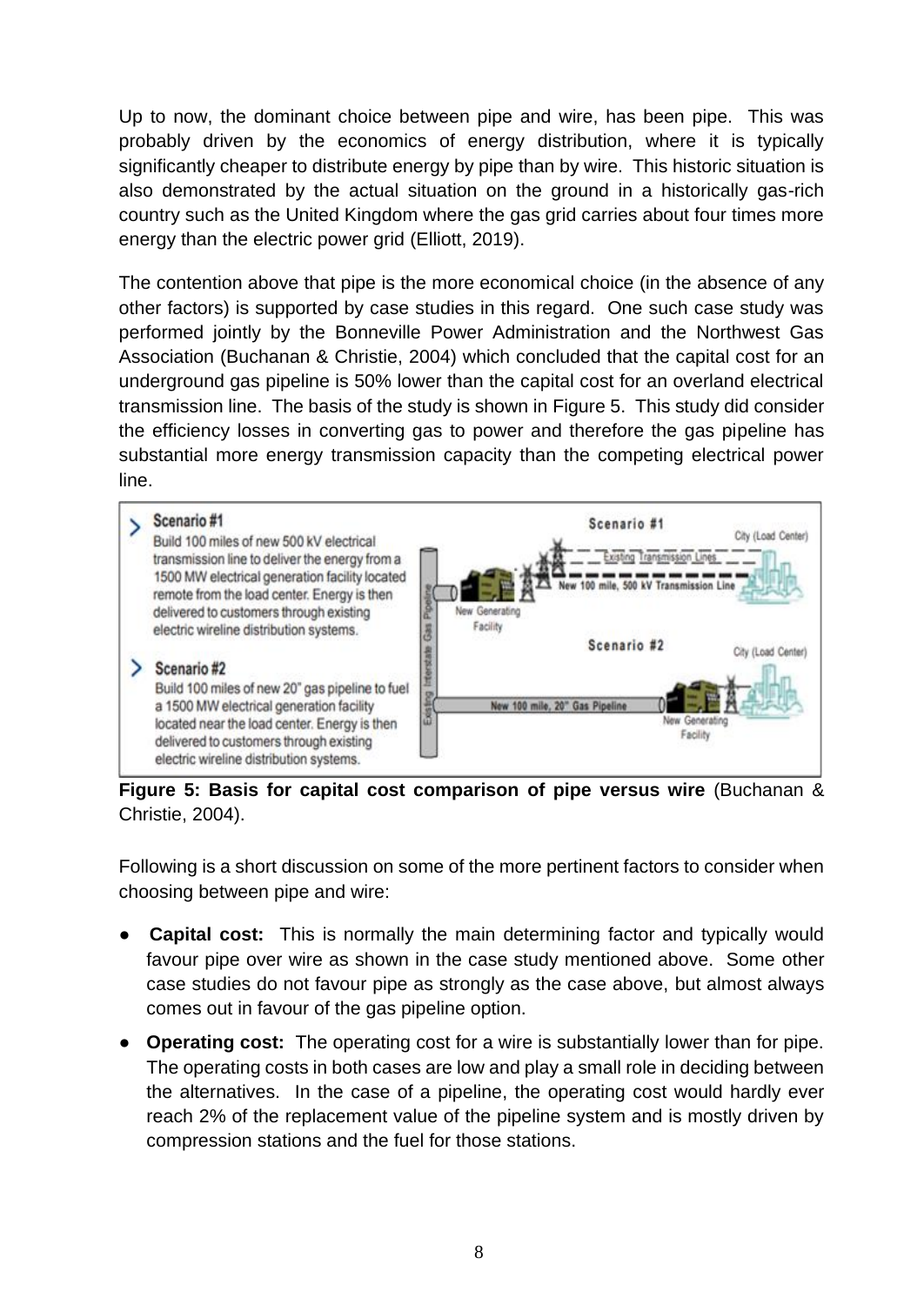- **Existing infrastructure:** The decision of pipe versus wire is often strongly influenced by existing transport infrastructure in place, be that pipe or wire, or both. Normally there is some excess capacity available on such existing infrastructure that can then be used for at least the partial distribution of the gas or power. In countries or regions where gas has been in use for a long period of time, such as the USA, Iran and the United Kingdom, the existing gas pipeline system will normally favour a decision towards pipe. In countries where gas has only been introduced recently and the pipeline infrastructure is non-existent or very sparse, the existing power transmission and distribution network will normally then strongly favour a wire decision.
- **Storage:** If there is need for energy storage in the distribution system or at the market (endpoint of system), such a need would be better served by pipe. Pipelines themselves can provide some storage by increasing and decreasing the pressure inside the pipeline, and gas storage at the market (see article by van Heerden & Farina, 2021) is still a lot cheaper than power storage (normally in batteries).
- **Offtakes along the way:** For long-distance transmission lines (especially along new routes) there is often a need for offtakes along the route. Gas offtakes are quite simple (just a T-piece and probably a pressure reducing station) compared to the step-down transformer required for electricity. The gas offtake normally goes together with a small power station which would have some scale disadvantages compared to a single big power station at the source of the gas.
- **Losses during transmission:** Transmission and distribution systems for gas would have minimal, if any, gas losses during transport. On the other hand, transmission and especially distribution systems for electricity experience significant losses. In most cases, distribution systems for electricity would be needed even if the long-distance transport of energy is done by pipe; therefore, these electricity distribution losses do not normally play a role when comparing pipe and wire. The losses to be considered in a comparison of pipe and wire would typically be 1 to 2% for step-down transformers from electricity transmission to distribution and 7% for every 1 000 kms of alternating current electricity transmission (Vaillancourt, 2014).
- **Markets other than electricity:** Although the major outlet for gas is electricity generation, there are also a host of other uses for gas such as derivatives (such as fertiliser, methanol, hydrogen production, etc.) and heating. It is especially for heating that there are normally markets at the end and along a pipeline system where pipe has an advantage over wire. In all forms of heating (industrial, water and spatial) gas combustion is much more efficient than electrical heating.
- **Environmental considerations:** Probably the most serious environmental factor to be considered, is the negative visual impact of overland electricity transmission and distribution lines as opposed to the minimal visual impact of underground gas transmission and distribution lines. Fugitive gas emissions are undesirable due to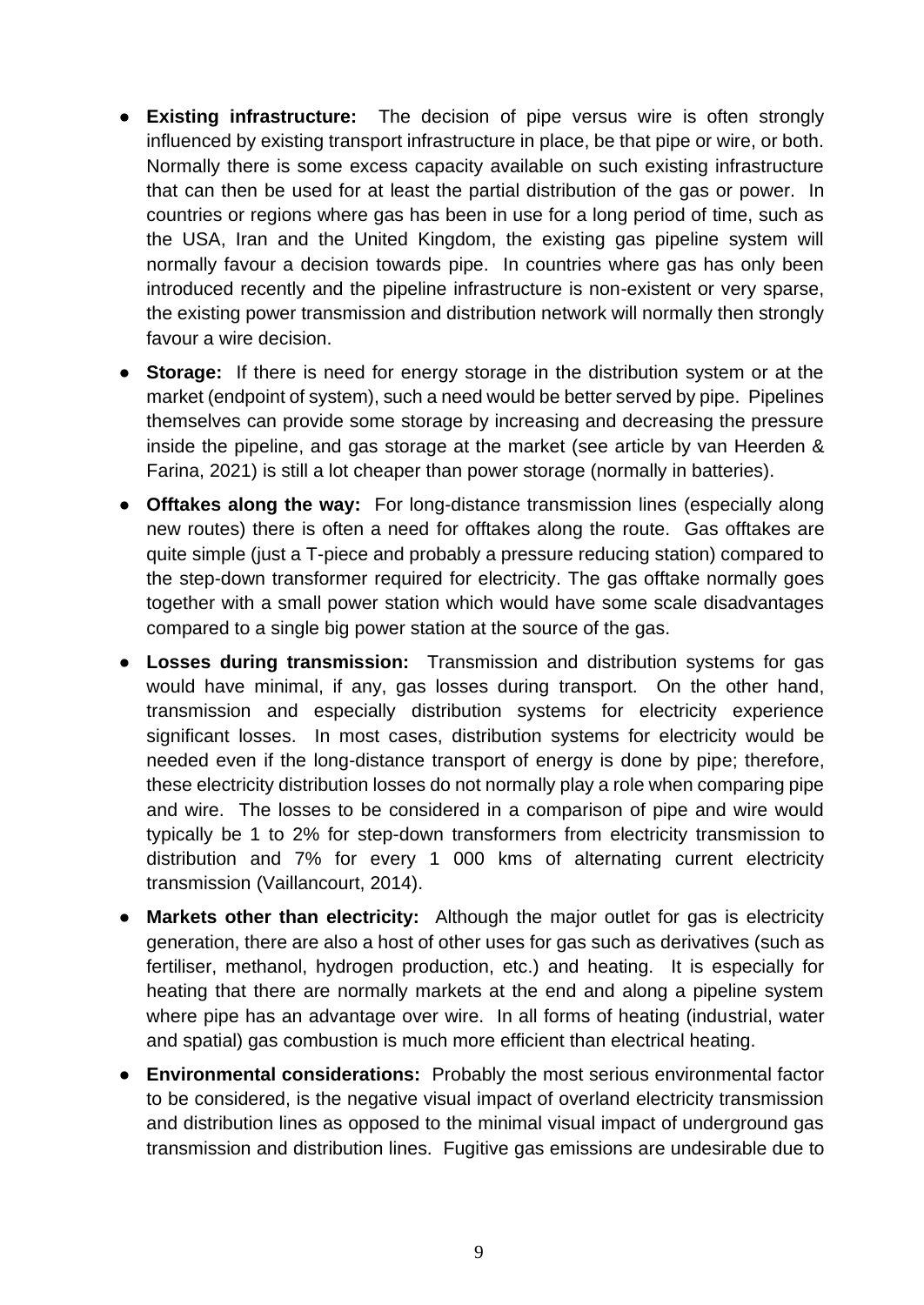the strong global greenhouse effect of methane, but in the case of gas transmission and distribution lines this is a minor risk.

# **Closing remarks**

Transporting gas in other forms remains speculative and applicable to smaller niche applications while gas pipelines and LNG remain the main methods of transportation of large volumes of gas. Improved LNG technologies are also facilitating the construction of small- and micro-scale LNG plants for localised distribution where piped gas is not available. This has resulted in ever increasing volumes of gas being transported as LNG where pipelines are not available. Construction of new pipelines is also continuing, making cheaper gas available to more and more consumers.

As a major portion of gas is eventually used to generate electricity, converting the natural gas at an optimum point to electrical energy and distributing the electricity to end users makes sense. However, the decision depends on the availability of existing infrastructure and the specific energy requirements of the end users.

The alternative NG transport options discussed in this article are complementary to the traditional transport modes (see van Heerden, Putter & Farina, 2020). Circumstances will dictate which transport mode is the most suitable for a specific application. It is expected that all the different NG transport modes will be in use for the foreseeable future.

# **References**

**Buchanan, S. & Christie, K**. (2004) *Comparing Pipes and Wires.* Available fro[m](http://www.northwestchptap.org/nwchpdocs/transmission_and_n_gas_comparing_pipes_and_wires_032304.pdf) [http://www.northwestchptap.org/nwchpdocs/transmission\\_and\\_n\\_gas\\_comparing\\_pip](http://www.northwestchptap.org/nwchpdocs/transmission_and_n_gas_comparing_pipes_and_wires_032304.pdf) [es\\_and\\_wires\\_032304.pdf.](http://www.northwestchptap.org/nwchpdocs/transmission_and_n_gas_comparing_pipes_and_wires_032304.pdf) Accessed on 7 February 2021.

**Elliott, D.** (2019) *Rethinking power: pipes versus wires*. Available fro[m](https://physicsworld.com/a/rethinking-power-pipes-versus-wires/) [https://physicsworld.com/a/rethinking-power-pipes-versus-wires/.](https://physicsworld.com/a/rethinking-power-pipes-versus-wires/) Accessed on 8 February 2021.

**Green Car Congress.** (2020) *Ozinga Energy and Ingevity to field adsorbed natural gas bi-fuel pickup.* Available from [https://www.greencarcongress.com/2020/05/20200505](https://www.greencarcongress.com/2020/05/20200505-ozinga.html) [ozinga.html](https://www.greencarcongress.com/2020/05/20200505-ozinga.html). Accessed on 24 February 2021.

**Lock, A.** (2015) *Where smaller scale GTL makes sense.* Available from [https://www.lngindustry.com/special-reports/04122015/where-smaller-scale-gtl-makes-sense-](https://www.lngindustry.com/special-reports/04122015/where-smaller-scale-gtl-makes-sense-1740/)[1740/](https://www.lngindustry.com/special-reports/04122015/where-smaller-scale-gtl-makes-sense-1740/). Accessed on 10 February 2021.

**Mannel, D. & Puckett, D.** (2008) *Transportation and storage of natural gas hydrates*. Available from [https://ou.edu/class/che-design/a-design/projects-](https://ou.edu/class/che-design/a-design/projects-2008/Gas%20Hydrate%20Transportation.pdf)[2008/Gas%20Hydrate%20Transportation.pdf.](https://ou.edu/class/che-design/a-design/projects-2008/Gas%20Hydrate%20Transportation.pdf) Accessed on 24 February 2021.